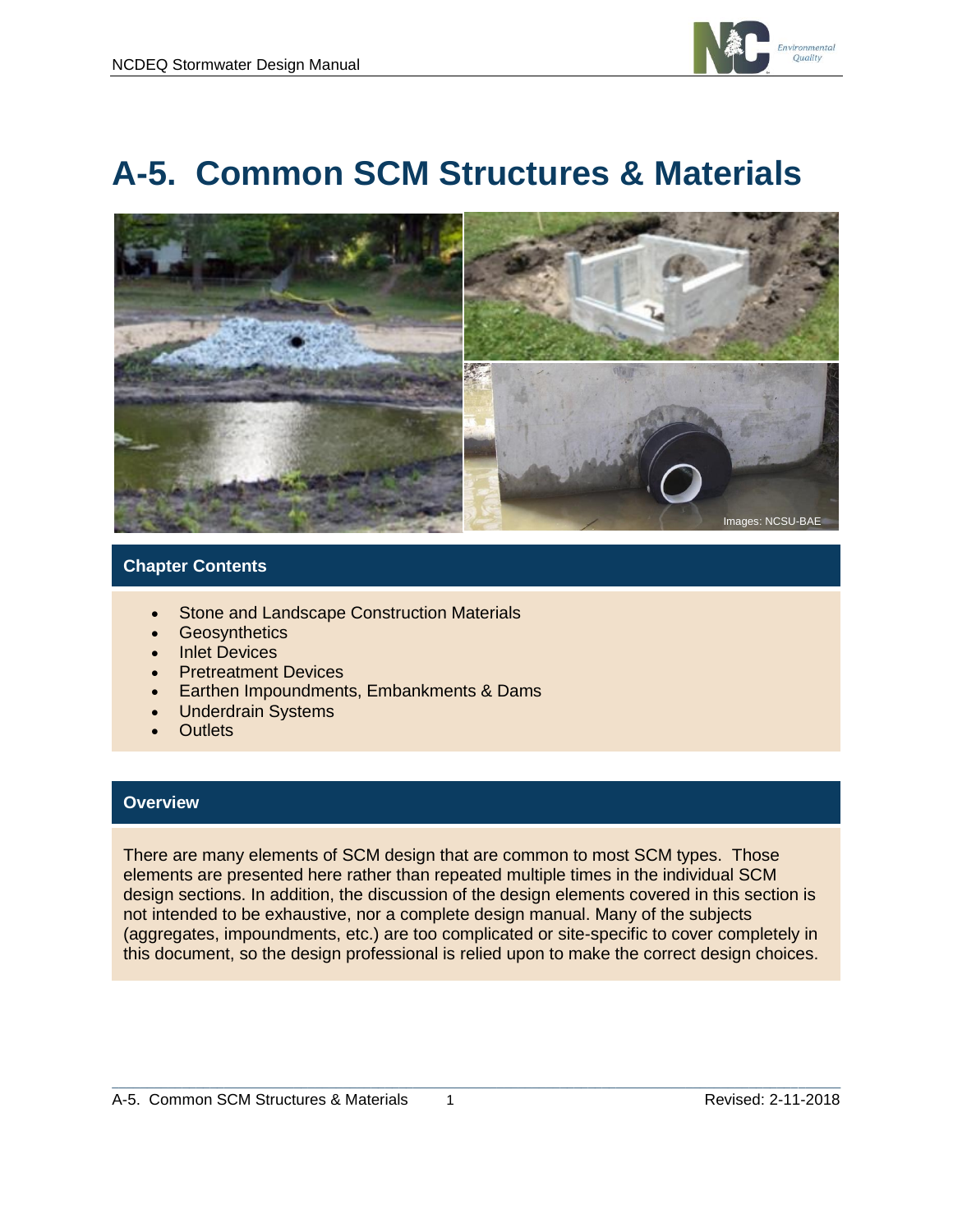

# **Stone and Landscape Construction Materials**

**Aggregate** is natural or manufactured hard, durable, uncoated, inert particles, reasonably free from deleterious substances. Substances such as reactive chert, gypsum, iron sulfide, or amorphous silica are considered deleterious because they reduce the durability of the materials. Fine aggregates are essentially sand materials and coarse aggregates are essentially stone or gravel. Section 1005 of the NCDOT specifications

[\(https://connect.ncdot.gov/resources/Specifications/Pages/2012StandSpecifications.aspx\)](https://connect.ncdot.gov/resources/Specifications/Pages/2012StandSpecifications.aspx) provides grain sizes and durability specifications for several grades of coarse and fine aggregates. Aggregates can be used to modify soil media such as increasing permeability, or can be the sole media in a SCM, depending on the situation. Sand may be considered a fine aggregate.

**Rock lining or riprap** is a constructed layer or facing of stone placed to prevent erosion, scour, or sloughing of an earthen structure or embankment. The term "riprap" also is frequently defined as the stone used to construct such a lining. Riprap is a special class of very large aggregate. Riprap gradations range in diameter from 2 to 42 inches and can be of uniform size or mixed gradations depending on the application. Because riprap is typically subject to significant energy, it is important that it be sound and free from defects or entrained substances such as soil shale or organic materials. The resistance of riprap to displacement by moving water is a function of the weight, size, and shape of the stone; the geometry of the channel or bank it is protecting; the velocity of the water; the magnitude of wave energy; and the filter blanket over which the riprap is placed. Riprap is typically installed over a layer of crushed aggregate or geotextile for bedding and to prevent erosion of the underlying soils. Section 1042 of the NCDOT specifications gives the size, gradation, and durability specifications for several grades of riprap.

**Gabion systems** or wire-enclosed riprap consist of mats or baskets fabricated from wire mesh, filled with small riprap, and stacked or anchored to a slope. Wrapping the riprap allows smaller riprap to be used for the same resistance to displacement by water energy as larger unwrapped riprap. This is particularly advantageous when constructing rock lining in areas inaccessible to trucks or large construction equipment. The wire baskets also allow steeper (to nearly vertical) channel linings to be constructed. Gabion baskets or mattresses can be constructed from commercially available wire units or from available wire fencing material. Suppliers of prefabricated gabions generally provide extensive criteria for using their products. If prefabricated systems are used, manufacturers' guidelines must be followed. If gabions are to be constructed on-site, the designer should reference USDOT HEC 11 (1989). The life of a gabion structure depends on the mesh material, the durability of the stone, the stability of the infill material, and the exposure conditions on site. For example, coated, galvanized steel wire resists chemical attack typical of earth retaining structures. The durability will also be affected by scour effects in streams. Specific durability information should be obtained from the manufacturer.

**Landscaping blocks** are typically cast of concrete and come in varying sizes, shapes, colors, and appearances. Small, decorative landscaping blocks are often used to enhance aesthetics and provide minor slope control on SCMs that might be located in high pedestrian traffic areas. Larger landscaping blocks can be used to provide significant landscape elevation differences (large soil retaining walls), or to provide a vertical or near vertical water/soil interface with erosion control, similar to what rip-rap or gabions can provide (e.g.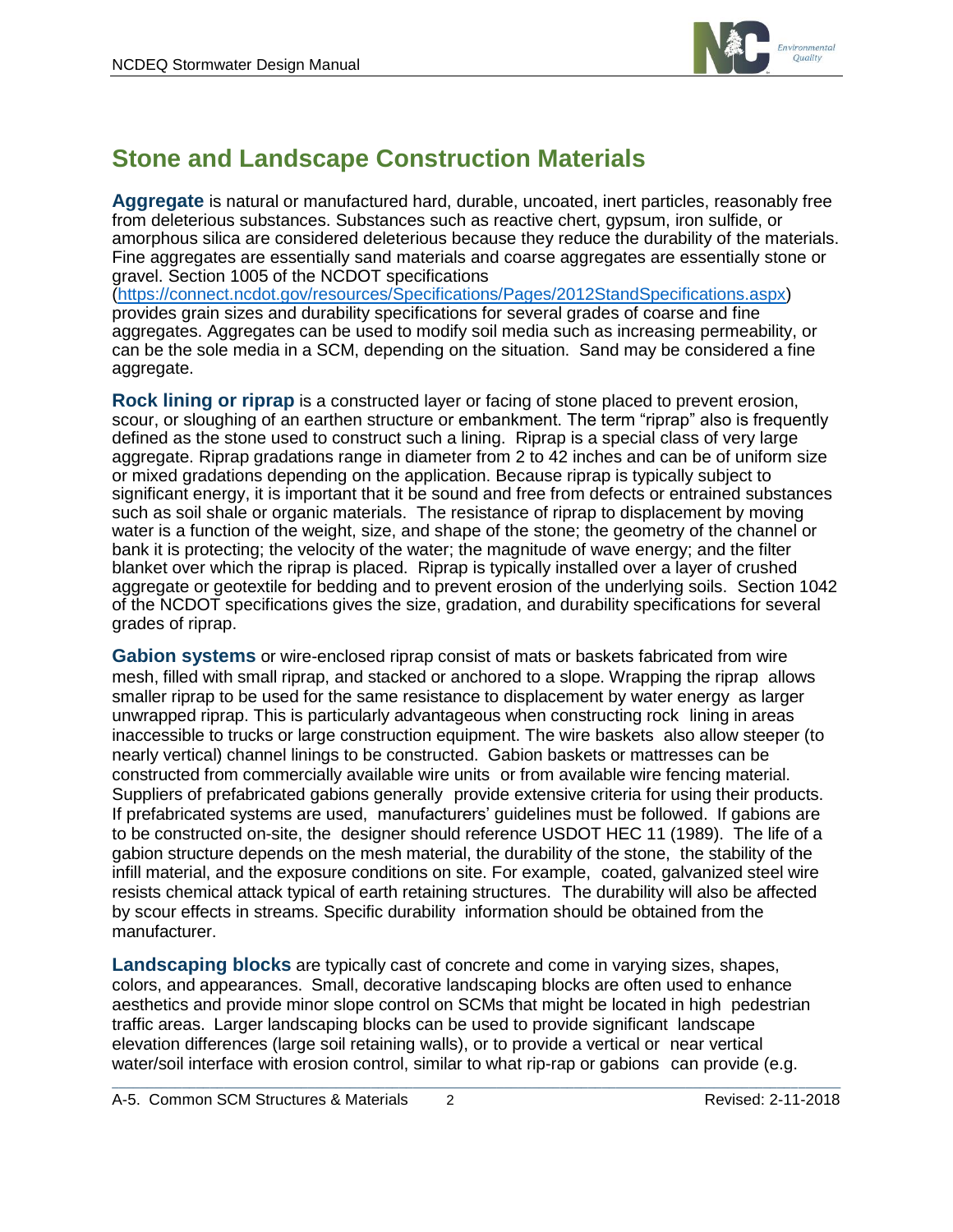

bulkheads). These larger types of applications might require extensive use of manufacturer's recommendations and use of licensed design professionals and installers.

# **Geosynthetics**

It is often the case that the soils located on the site will not fulfill all the necessary functions a SCM design may require. The use of geosynthetics can often supplement, enhance, or replace certain natural materials in a SCM design. Construction materials consisting of synthetic components made for use with or within earth materials generally are referred to as geosynthetics. Because these products are highly variable in both material and geometry, it is difficult to develop design guidelines applicable to all systems. The manufacturer's projectspecific design criteria should be followed and documented for each specific application. The following paragraphs discuss the four main categories of geosynthetics: Geotextiles, Geomembranes, Geonets/Geocomposites, and Geocells.

Geotextiles are the most common geosynthetics and consist of woven or non-woven fabric made from polymeric materials, such as polyester or polypropylene, or from natural fibers, such as coir (coconut hull fibers). Geotextiles utilizing natural or organic materials such as jute or coir fiber woven into mats and used for soil or turf stabilization are traditionally referred to as matting. Four main uses for geotextiles include stabilization, separation, filtration, and in-plane drainage. It should be noted, however, that geotextiles often provide many of the functions listed above at the same time, whether intended or not. Geotextiles primarily used for stabilization to protect soils and seeds from erosion are often referred to as "rolled erosion control products" and can be temporary or permanent (bio- and/or photo-degradation specifications are important). Geotextiles providing separation capabilities are placed between dissimilar materials to prevent migration of one of the materials into the other, or to discourage undesirable root growth into underlying drain systems. Geotextiles providing filtration would typically prevent the movement of fine particles from soil through which seepage occurs. And finally, certain types of geotextiles, in particular thick-needle punched non- woven geotextiles, have sufficient in-plane flow capacity for use as flow conduits in certain applications.

Geomembranes are continuous polymeric sheets that are, for all practical purposes, impermeable. There are many varieties of geomembranes in use today; however, the most frequently used geomembranes for ground applications are thermoplastic products manufactured from high-density polyethylene (HDPE) and polyvinyl chloride (PVC). Different types of geomembranes have significantly different properties, including strength, longevity, resistance to ultraviolet light, thermal expansion and contraction, chemical resistance, and ease of installation. The most appropriate geomembrane to use for a given application is dependent on the application and the environment to which the geomembrane will be exposed.

Geocomposites consist of a combination of geosynthetic components. Geocomposites used in SCM applications are usually sheet- or edge-drains consisting of a prefabricated core to which a geotextile filter is bonded. The core provides void space through which water can flow in-plane while the geotextile filter keeps soil from filling the voids created by the core. Geocomposite sheet drains are available that allow flow in from one or both faces. Geonets are a type of geosynthetic that consists of a continuous extrusion of polymeric ribs. The ribs themselves form void space through which in-plane flow capacity is provided. Geonets are available with or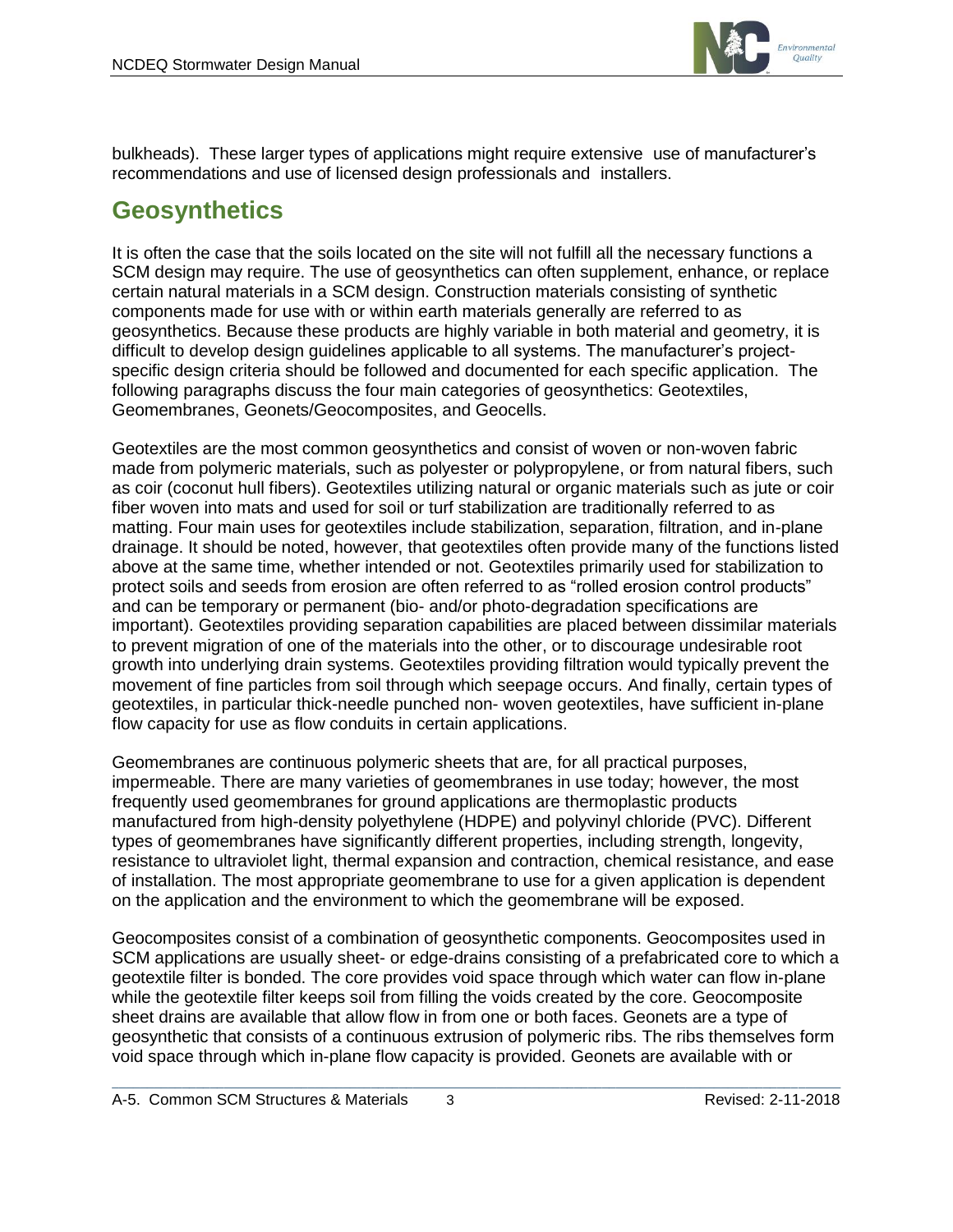

without bonded geotextile filters. Geonets with bonded geotextile filters are sometimes referred to as composite drainage nets (CDNs).

Geocells are three-dimensional prefabricated polymeric systems ranging from 4 to 8 inches high. The geocell systems are collapsed for delivery to the site. Upon arrival at a site, they are spread open and filled to form a three-dimensional reinforced mattress. Originally developed to rapidly stabilize soft subgrades for mobilization of large equipment, they are now frequently used for protection and stabilization of steep slope surfaces and protective linings for channels. Because use of geocells for slope stabilization applications is relatively new, there is little available design guidance beyond that available from the manufacturers.

# **Inlet Devices**

In order for SCM's to function properly, a specified quantity of stormwater runoff must be conveyed to the measure in a controlled manner. Traditional methods for accomplishing this include drainage inlets, yard inlets, curb inlets and other types of inlets connected to a conveyance system consisting of closed pipes and open channels. However, there are some specific devices associated with SCM's that warrant further discussion.

## **Curb Diversion Devices**

Curb diversion devices or curb cuts can be used to divert flow from curb-and-gutter type impervious surfaces such as roads and parking lots to a variety of SCMs (e.g. grassed swales, filter strips, restored riparian buffer, bioretention, sand filter, etc.). The use of a curb diversion device can avoid the installation of a piped stormwater collection system, however, it does not guarantee sheet flow or proper flow quantity diversion.

Curb diversions or curb cuts typically include a gap of some width in a curb section accompanied by a concrete flume, river rock pad, or some other device to prevent erosion and direct the water to the SCM or other desired location. Curb diversions may or may not incorporate a pretreatment device depending on whether they discharge to a filter strip, grassed channel, or directly to an SCM.

## **Flow Splitters**

SCMs can either be placed on-line or off-line. An on-line SCM will receive all stormwater flows regardless of the intensity, with the flows beyond the design volume typically passing over an overflow of some type. An off-line SCM is one that typically has a flow splitter of some sort prior to the SCM, which will divert the design volume flows to the SCM and bypass a certain volume of excess flows around the SCM. For most SCMs it is advantageous to install a flow splitter prior to the SCM to bypass stormwater in excess of the design volume around the SCM. This will help minimize resuspension of sediment, hydraulic overload, and/or excessive erosion of the SCM.

Flow splitters must be designed to send all of the flow from every rainfall event into the SCM until the SCM design volume (based on the specific stormwater program requirements) has been reached, at which point the flow splitter may start diverting a portion or all of the

 $\mathcal{L}_\mathcal{L} = \{ \mathcal{L}_\mathcal{L} = \{ \mathcal{L}_\mathcal{L} = \{ \mathcal{L}_\mathcal{L} = \{ \mathcal{L}_\mathcal{L} = \{ \mathcal{L}_\mathcal{L} = \{ \mathcal{L}_\mathcal{L} = \{ \mathcal{L}_\mathcal{L} = \{ \mathcal{L}_\mathcal{L} = \{ \mathcal{L}_\mathcal{L} = \{ \mathcal{L}_\mathcal{L} = \{ \mathcal{L}_\mathcal{L} = \{ \mathcal{L}_\mathcal{L} = \{ \mathcal{L}_\mathcal{L} = \{ \mathcal{L}_\mathcal{$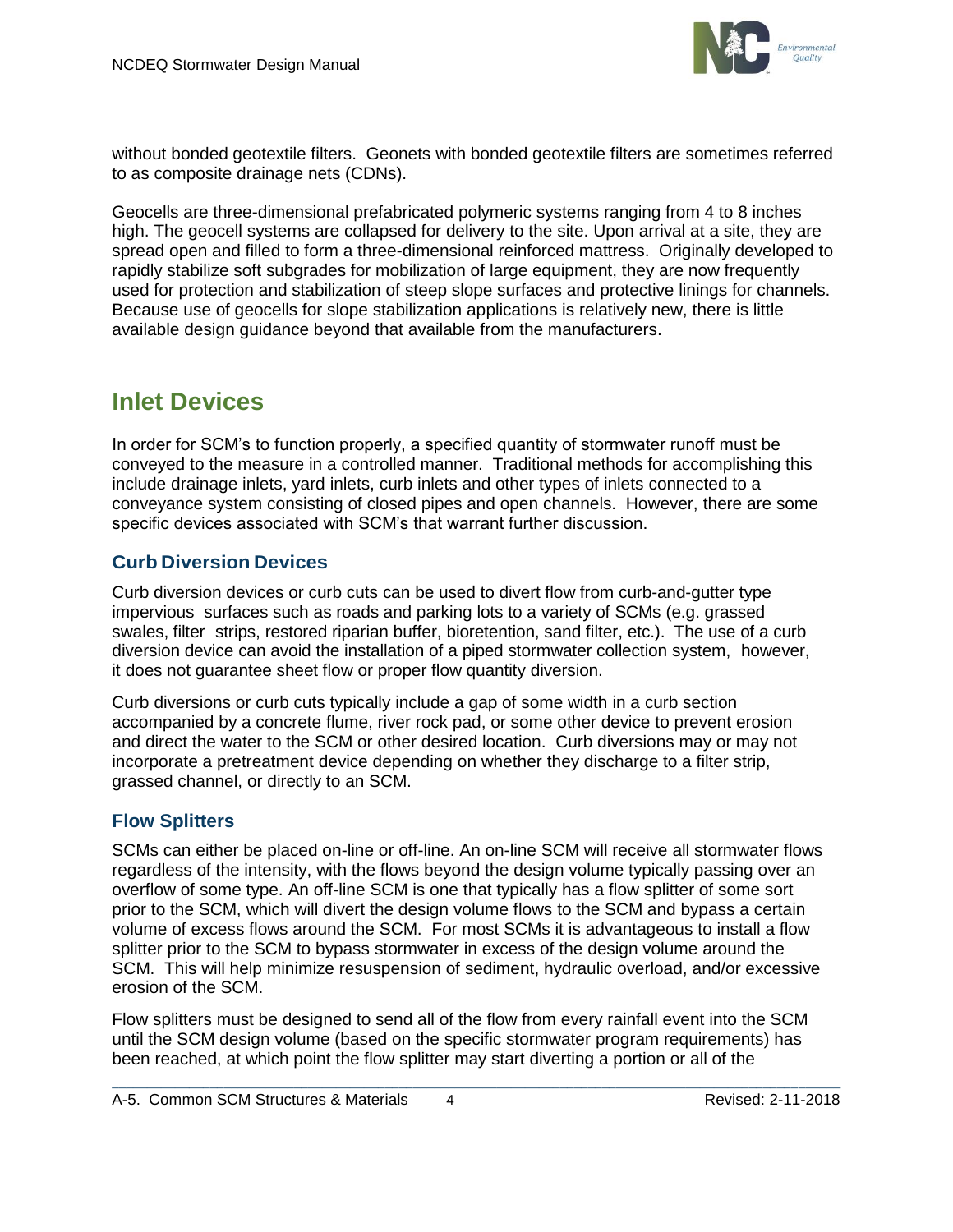

additional flow around the SCM. The diverted flow may be routed to an additional SCM (if necessary as part of the overall stormwater plan for the site), or it may be discharged to the receiving waters.

Flow splitters are most often and most simply designed as a weir overflow device placed in a manhole or vault as shown in Figures 5-1, 5-2, and 5-3. The elevation of the overflow weir is most often set at the design volume elevation of the SCM. That will allow all flows less than and up to the design volume to enter the SCM, and the flows over the design volume will split, with a portion being bypassed and a portion being sent to the SCM.

It should be noted that the recommended design of the flow splitter will cause water levels in the SCM to exceed the design volume elevation (see Figure 5-3). This should be accounted for in the design of the SCM structure. The height of the water level increase in the SCM above the design volume elevation is mostly a factor of the bypass flow capacity in the flow splitter device. Ideally, a very wide weir would be used to maximize the flow rate and minimize the head over the weir during bypass, but that also increases the size of the bypass structure. Often a balance is struck between flow splitter design and SCM storage design to best fit the specific situation.

It should also be noted that the recommended design of the flow splitter has the potential to cause a flow reversal and drain a certain volume of the SCM (the volume above the design volume elevation). This occurs if influent flows drop the water level in the flow splitter faster than the outlet drops the water level in the SCM (see Figure 5-3). This is best minimized by designing a wide weir and minimizing the head over the weir as discussed above.

There are many other flow splitter designs available, many of which involve various piping arrangements utilizing upturned overflow pipes and orifices. Although most of these do provide flow splitting functions, they may not meet the requirements of capturing the first 1 inch or 1.5 inches of runoff, or mitigating the peak flow rates that are required in many of the stormwater programs. If a flow splitting device other than that discussed above is proposed, the design professional must prove convincingly that the flow splitting scenarios for all stormwater situations will properly meet the stormwater program requirements.

The hydraulics of the flow splitter and outflow pipes in the flow splitter are particularly important. The outfall pipe to the SCM must be sized so that it will not hydraulically limit the flows of a high intensity storm into the SCM and cause stormwater to prematurely overflow into the bypass before the stormwater capture or peak flow mitigation volumes have been sent to the SCM. Additionally, the flow splitter weir and the outfall for the bypass must be able to hydraulically handle the entire design flow capacity of the upstream conveyance system, not just the design storm of the SCM, otherwise the flow splitter device could hydraulically fail (overflow) during storm events greater than the SCM design storm.

Materials in the flow splitter device shall be corrosion resistant, such as concrete, aluminum, stainless steel, or plastic. Painted, zinc coated, and galvanized metal materials shall not be used due to their corrosion potential (poor longevity) and possible aquatic toxicity impacts.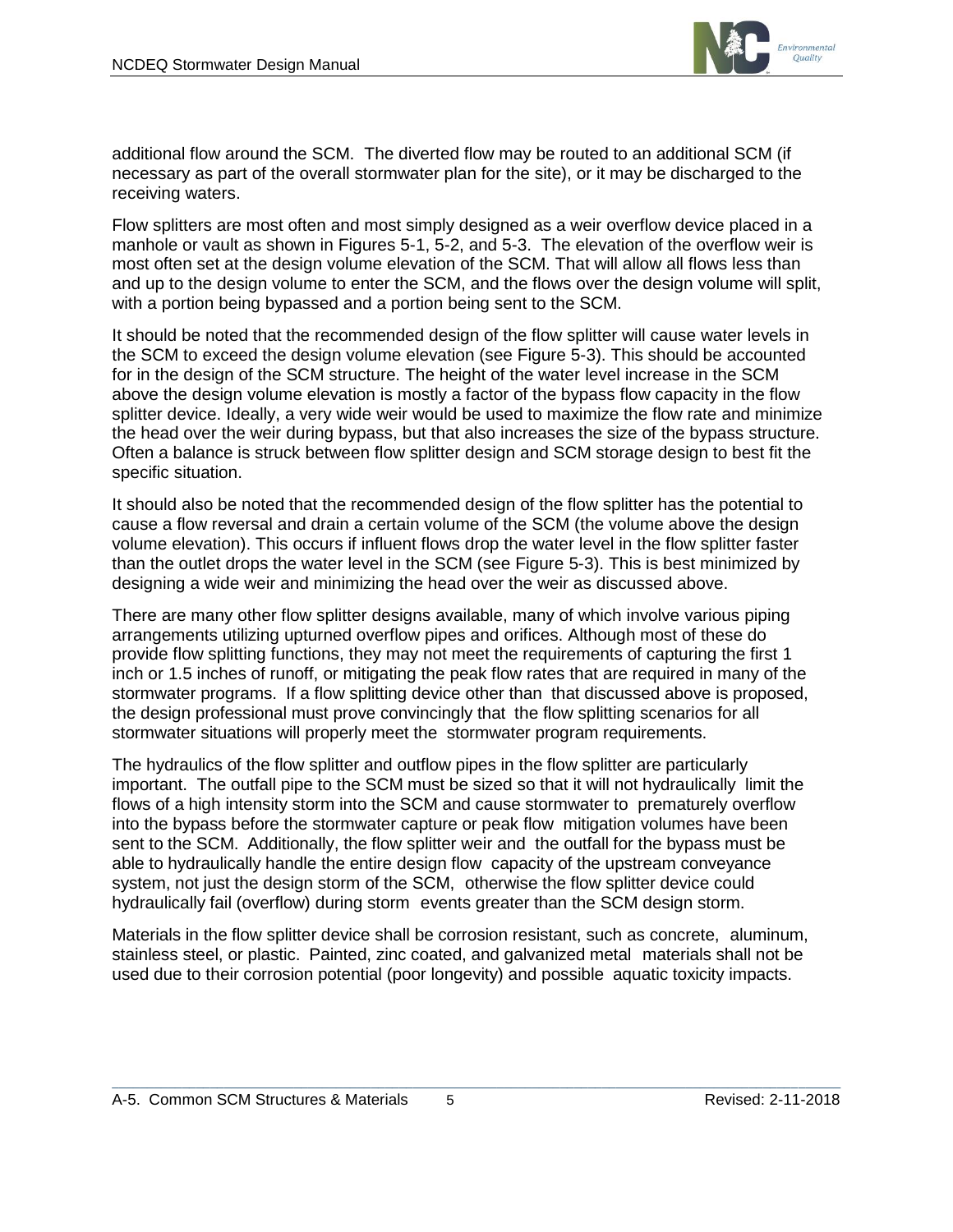



*Figure 1: Flow Splitter in a Vault*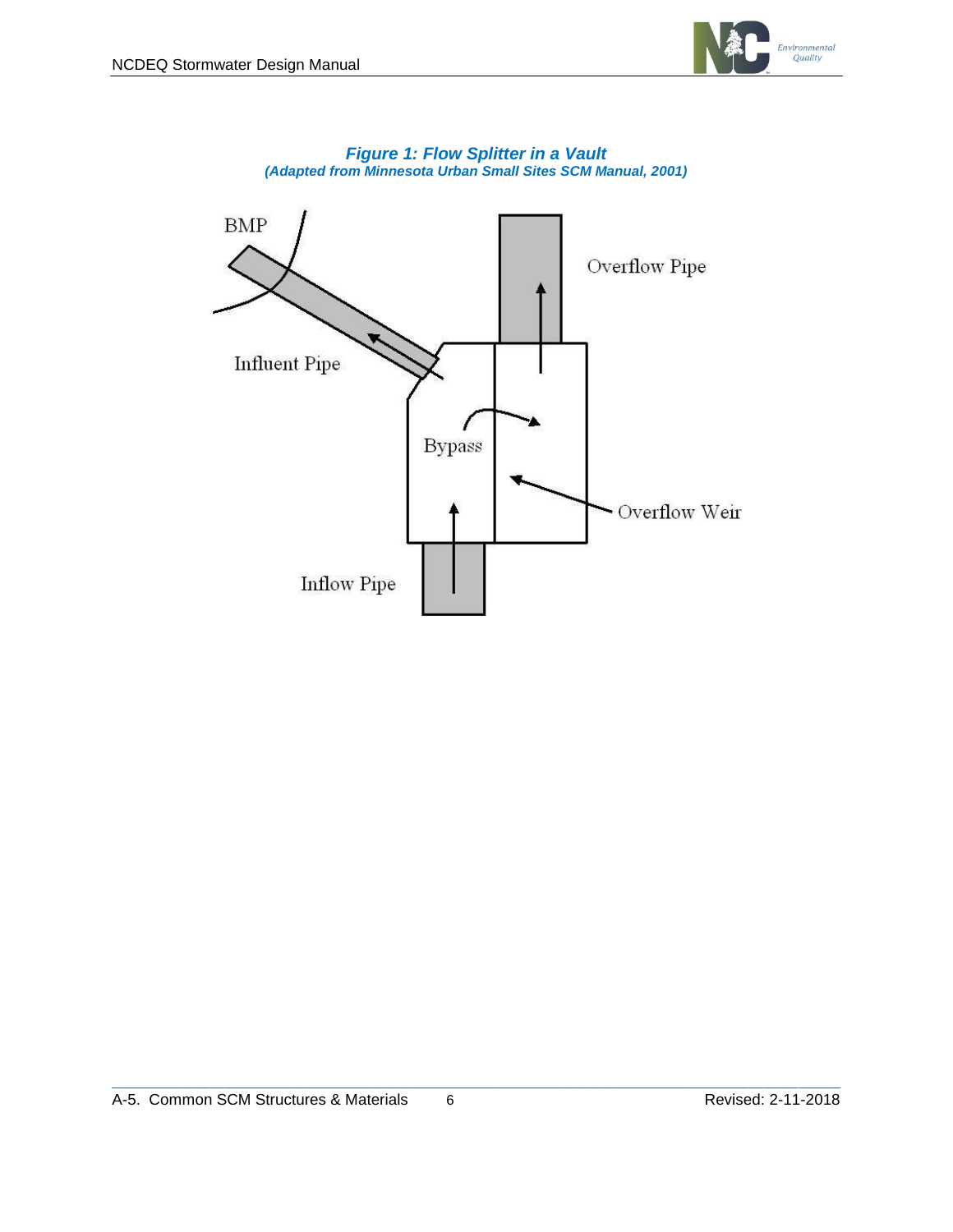



# *Figure 2: Flow splitter in Manhole*

Note: The water quality discharge pipe may require an orifice plate be installed on the outlet to control the height of the design water surface (weir height). The design water surface should be set to provide a minimun headwater/diameter ratio of 2.0 on the outlet pipe.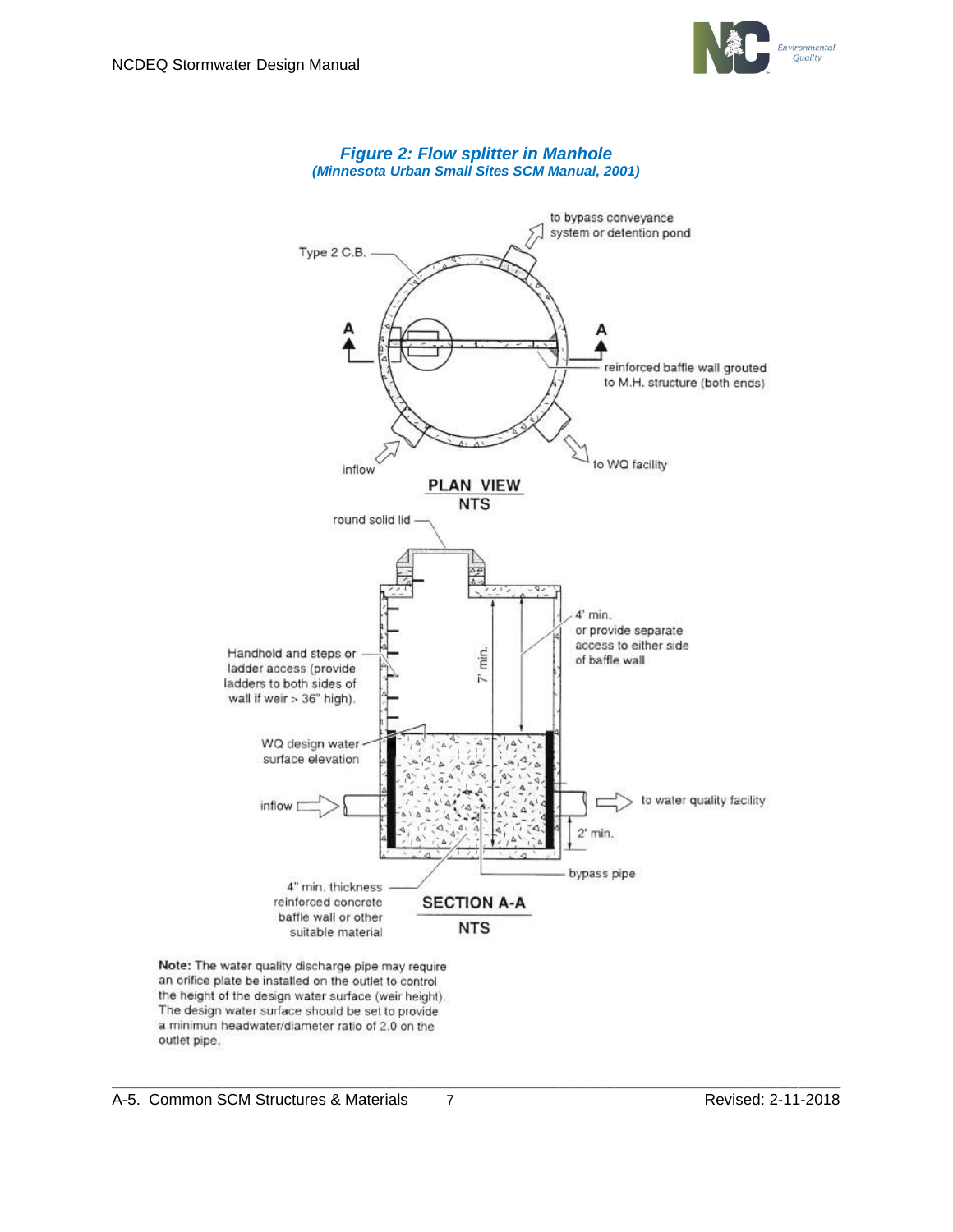



#### *Figure 3: Water Level Progression in SCM with Flow Splitter (Minnesota Urban Small Sites SCM Manual, 2001)*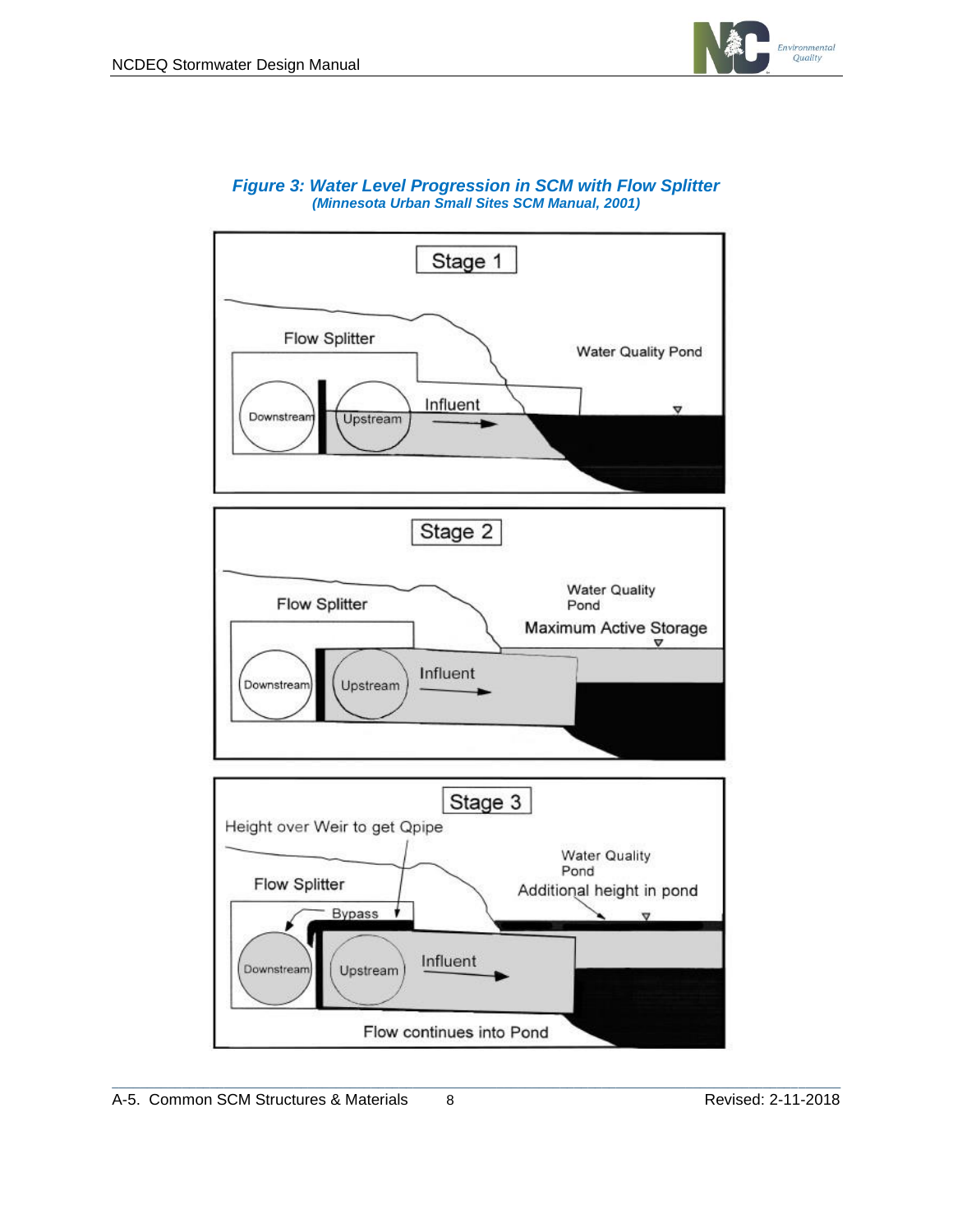

# **Pretreatment Devices**

Pretreatment devices are often included upgradiant of SCM's to remove gross pollutants such as trash and sediments in order to preserve the functions of the SCM. They may take the form of structural devices such as forebays, sumps in catch basins, or proprietary settling devices or a more natural forms such as vegetated filter strips.

## **Vegetated Filter Strips**

Vegetated Filter Strips (VFS) consist of a relatively flat vegetated area that remove sediment, trash, and other gross pollutants through filtration as the water passes through and is slowed by the vegetation. The VFS should be of limited slope and sufficient width to provide the desired level of pre-treatment without eroding. Slopes should generally not exceed 8% and width should be at least 5 feet. VFSs should be planted in deep rooting non-clumping turf grasses following proper preparation of the soil to ensure vigorous growth.

## **Catch Basin Sumps**

Sumps consist of areas in catch basins and other structures below the level of designed outflow where sediment and other gross pollutants may be captured and accumulate. The accumulated pollutants must be periodically removed to ensure the continued function of the device. Catch basins may also incorporate inverted elbows, trash screens, or other outlet controls to capture floating trash and debris. Unless underdrains or other devices are incorporated to drain water between storm events, these devices will retain stagnant water and may provide ideal habitat for mosquitos.

## **Vortex & Other Proprietary Devices**

There are a variety of proprietary devices that utilize vortex and other systems to capture and retain sediment, trash, oil, and other pollutants from stormwater. These often serve as pretreatment devices but may be used as primary SCMs as well. Designers should consider the flow capacity, pollutant removal capabilities, and local acceptance in the selection of proprietary devices.

## **Forebays**

A forebay is a settling basin near an inlet of a SCM to dissipate the energy of the incoming stormwater and to settle out the larger incoming sediment particles. With heavy, coarse sediment confined to the forebay area, maintenance is made simpler and less costly and the life of the SCM is extended. A forebay is required for particular SCMs and is optional for others; however, in no case does the use of a forebay provide additional credits towards pollutant removal rates.

One of the main benefits of the forebay is to collect a majority of the volume of sediment in a small area that is specifically designed for easy sediment removal. Sediment removal frequency from the SCM will likely be every 3-5 years for SCMs without forebays, as opposed to every 15-25 years for some SCMs with forebays. Due to the ease of removal of sediment from the forebay, the overall cost should be less over the same period by installing a forebay. In addition, having a forebay with more frequent cleanout makes it is easier for sediment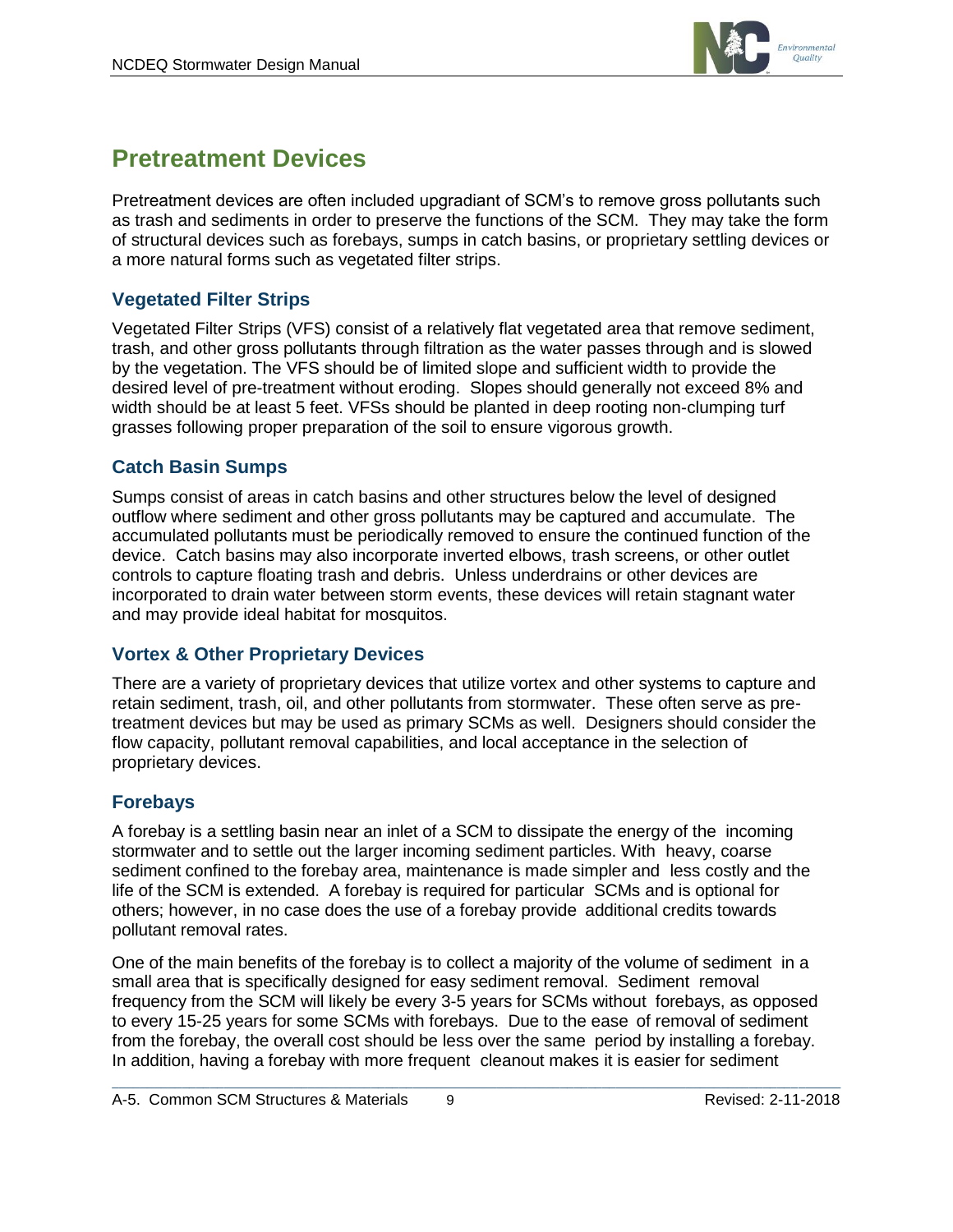

removal to be more of an ongoing operation and maintenance cost that is properly funded rather than a surprise capital expense that was not accounted for.

Sediment forebays shall have direct access provided for appropriate maintenance equipment. The designer of the SCM should consider if a hardened surface (gravel, open concrete pavers, etc.) should be incorporated into the aesthetic design for the access point and a staging pad next to the forebay. This would reduce erosion and vegetation disturbance during sediment removal operations. In addition, the bottom of the forebay should be made of hardened material, if compatible with the design. A forebay that will be permanently submerged could have a solid concrete bottom, and one that is exposed could have open concrete pavers that allow grasses or other small vegetation to grow in the openings.

A fixed vertical sediment depth marker should be installed in the forebay to measure sediment deposition over time. In general, sediment shall be removed when the designed sediment storage depth of the forebay is filled in with sediment. Refer to the specific SCM design chapters for minimum requirements for the designed sediment storage depth.

Some sort of separation structure must be provided to separate the forebay from the main body of the SCM. That structure can be an earthen or rip-rap berm, or a wall made of concrete or a gabion system. The forebay could be set at a higher elevation than the main SCM and the separation structure could therefore be set several feet above the design storm water level of the SCM and operate as an overflow structure to the SCM. The elevation of the separation structure can also be as low as (but not to exceed) 1 foot below the design storm water elevation. Regardless of the relative elevation of the separation structure, the water flowing over (and possibly through) it must be at a non- erosive velocity, preferably by designing the entire overflow structure at a single elevation to act as one large weir.

Use of a vegetated shelf is recommended, especially if a vegetated shelf is utilized in the main SCM structure. This shelf will not only increase safety, but it also benefits water quality, and discourages non-migratory Canada geese from establishing.

If the SCM has a volume of permanent water that is required as part of the design for proper treatment, any permanent volume of water within the forebay can be included as part of the overall treatment volume required. If the SCM is required to have storage volume for capturing stormwater during a storm event, any dry storage volume within the forebay that will fill and empty with the storm similar to the main body of the SCM, may be included in the overall storage volume to meet the requirements.

Forebay volume shall be approximately 20% of the total required storage volume (unless noted otherwise in a specific SCM design section). This leaves about 80% of the design volume in the main basin. Multiple inlets may require additional forebay volume (or additional forebays). A forebay should be designed so that it has two zones. The first zone, where the water enters the forebay, should be approximately three feet deep. This zone will dissipate hydraulic energy entering the forebay. The second zone, near the berm where the water will spill into the main pond, should be approximately one foot deep. This zone will accommodate settling. The depth of the bottom of the forebay should taper between these two depths.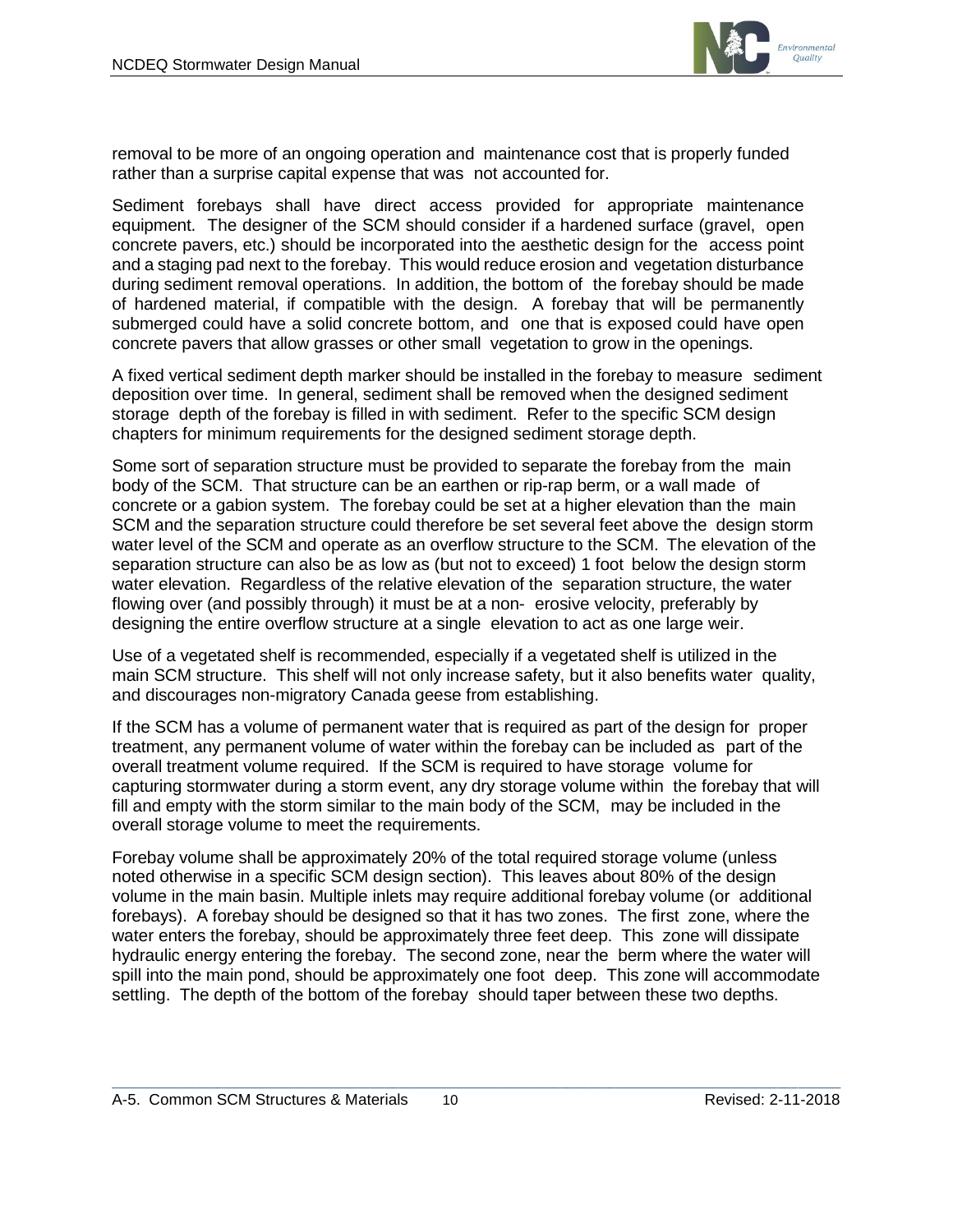

# **Earthen Impoundments, Embankments & Dams**

Many SCMs will involve construction of some volume of water storage for water treatment and/or water quantity control. The most common type of storage facility is the earthen impoundment. These structures sometimes are simply dug out of existing soil and are below grade, but others involve fill material and dams.

This document only discusses some general considerations when utilizing earthen impoundments in SCMs and does not cover earthen embankment or dam design. A licensed design professional should make sure any impoundments, embankments and/or dams designed as part of a SCM meet any applicable requirements of the dam safety regulations found in 15A 2K Section .0100 through .0500. These rules include detailed information on dam classification (i.e., low, medium and high hazard dams), design information, and review and approval requirements. Water detention basins that meet one or more of the following criteria may be regulated as dams by DEQ:

- Have a high hazard potential, or
- Embankments higher than 15 feet, measured from the highest point on the top of the dam to the lowest point on the downstream toe; and
- Impounded volumes more than 10 acre-feet of runoff to the top of the dam.

Many factors must be taken into consideration when designing an earthen impoundment utilizing embankments and/or dams, including: foundation preparation and treatment, control of seepage, embankment stability, subsidence/settlement, piping, and maintenance. The following points include some specific information to incorporate in the design of impoundments utilizing embankments and/or dams:

- A maximum slope of 3H:1V shall be used on the embankments to allow maintenance equipment and to maintain ground cover. If site conditions require steeper slopes on one side of the basin, slope stability techniques should be used to ensure long-term stability of the slope.
- The height of an embankment dam must consider freeboard and compensation for settlement. The basin's freeboard should be a minimum of 1 foot above the elevation of the highest stage calculated based on the 100-year storm.
- Pipes and other conduits through the embankment should be avoided if at all possible. If a penetration is necessary through the embankment (typically for the outlet device) then seepage should be minimized through the use of anti- seep collars or filter and drainage diaphragms.
- A grass surface is preferred unless frequent vehicle traffic or foot travel is expected, in which case gravel, modular paving block, or similar surface should be installed to prevent erosion and rutting. If vegetation is used to stabilize the embankment, proper maintenance, including mowing, fertilizing, and reseeding bare-spots, is required to prevent erosion. Other maintenance items are discussed in Chapter A-6, Operation & Maintenance, as well as in individual SCM design sections.
- Embankment dams should be nonlinear where possible for aesthetic reasons. Concave embankments are inherently more stable than convex alignments.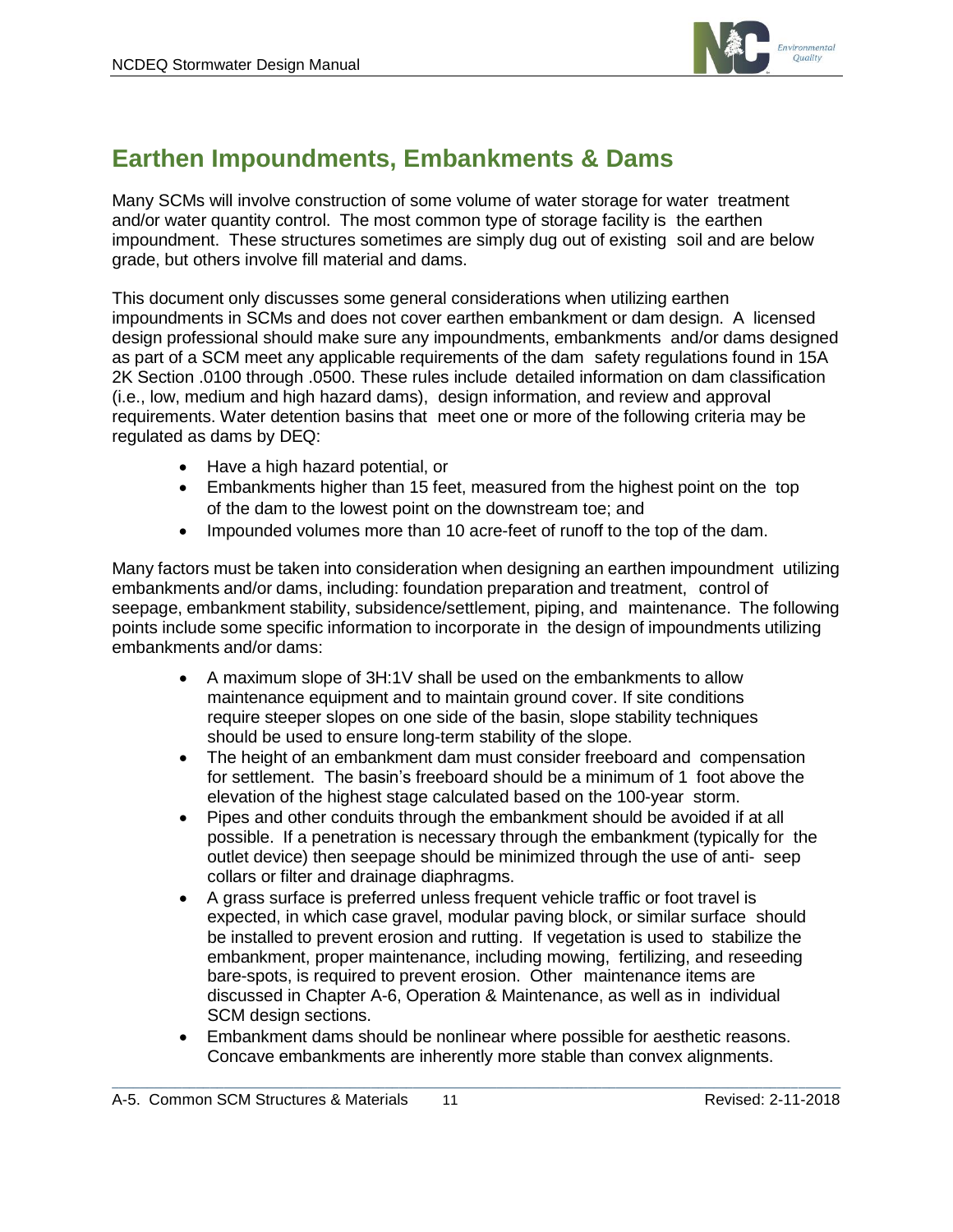

• When an impoundment is located in karst topography, gravelly sands, or fractured bedrock, a liner may be needed to sustain a permanent pool of water. If geotechnical tests confirm the need for a liner, acceptable options can include: 6 to 12 inches of clay soil (minimum 15 percent passing the #200 sieve and a maximum permeability of 1 x 10 $-5$  cm/sec), a 30 mil poly-liner, or a bentonite liner.

# **Underdrain Systems**

Underdrain systems are utilized in several SCM designs, and can have many different configurations. The underdrain system will either daylight, connect to another SCM, or connect to the conveyance system. All piping within the underdrain system should have a minimum slope of 0.5 percent and should be constructed of Schedule 40 or SDR 35 smooth wall PVC pipe. The underdrain pipes should be designed to carry 2-10 times the maximum flow exfiltrating from the SCM medium. Choose a value within this range to reflect the expected stability of the drainage area. This maximum flow is computed from Darcy's law and assuming maximum ponding and complete saturation along the depth of the medium. Manning's formula is then used to size the pipe. Due to the risk of underdrain clogging, designers are encouraged to install more than one underdrain of smaller diameter in order to facilitate drainage. The minimum size of pipe should be 4-inch diameter. The spacing of collection laterals should be no greater than 10 feet center to center, and a minimum of two pipes should be installed to allow for redundancy (Hunt and White, 2001). A minimum of 4 rows of perforations should be provided around the diameter of the pipe (more for pipes 10 inches in diameter and larger), and the perforations should be placed 6 inches on center within each row for the entire length of the drainage lateral. Perforations should be 3/8-inch in diameter.

The underdrain pipes should have a minimum of 3 inches of washed #57 stone above and on each side of the pipe (stone is not required below the pipe). Above the stone, either filter fabric or two inches of choking stone is recommended to protect the underdrain from blockage. Avoid filter fabric if there is any question about the future stability of the drainage area. Above the filtering device, a minimum of 2 inches of washed sand should be installed. Choking stone (#8 or #89) in lieu of filter fabric is recommended if there is potential for higher sediment loads that would lead to clogging. Pipe socks are also not recommended.

Typically, bioretention SCMs in the Piedmont region of North Carolina will require underdrains with an up-turned elbow.

The number of pipes needed for the underdrain system can be determined using the following 3 step process:

- 1. Determine flow rate through the soil media and apply a safety factor of 10 (this is now the underdrain design flow, Q).
- 2. Use Equation 1 below: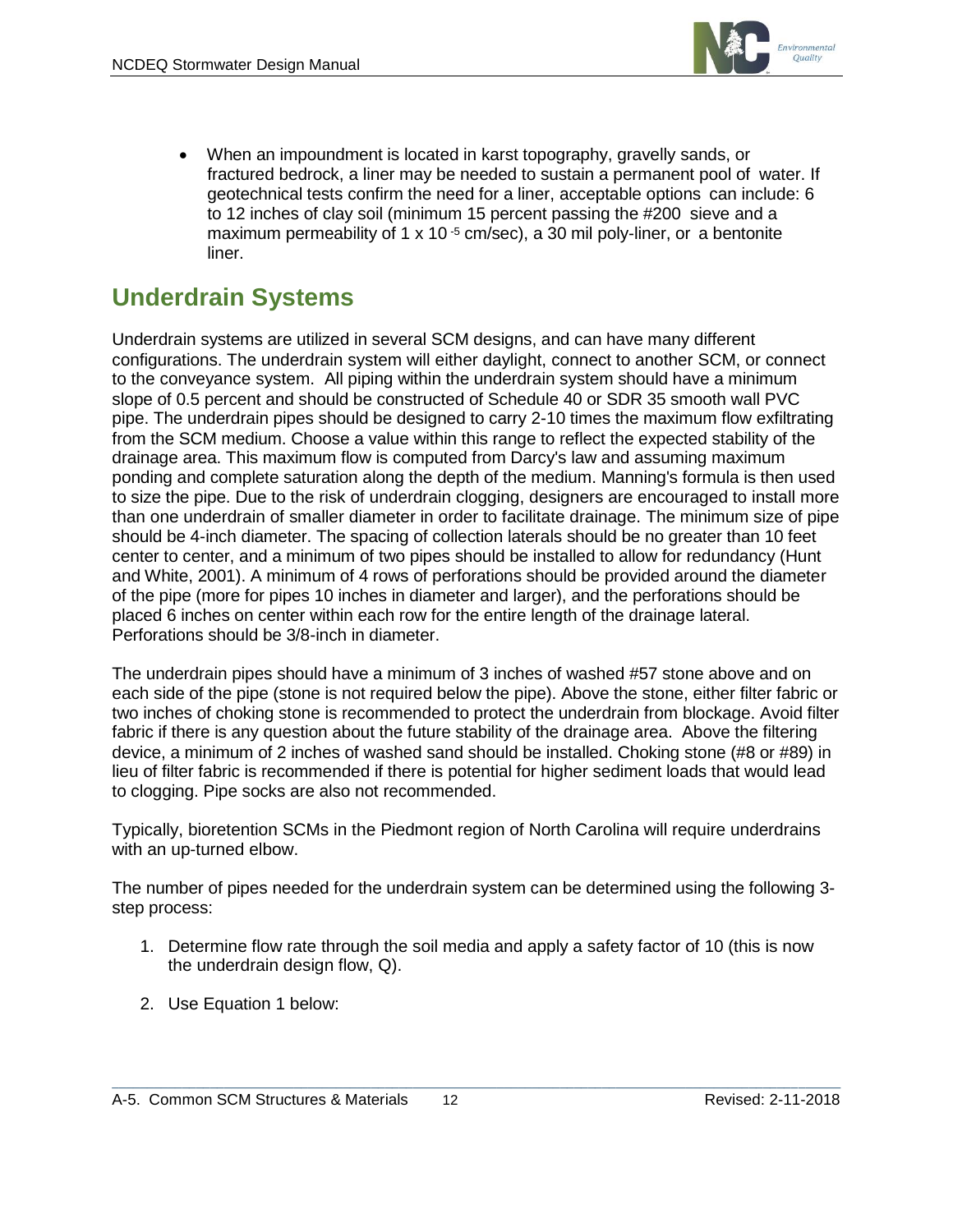

## *Equation 1: Underdrain Pipe Size*



3. The only unknown is D. This is the diameter of a single pipe that could carry all the water were it to be the only underdrain. Underdrain pipe diameters are typically either 4 inches or 6 inches. Table 1 and 2 below convert D (in inches) to an equal number of 4 or 6 inch underdrains at 0.5% slope.

| If D is Less Than | No. of 4" Pipes |
|-------------------|-----------------|
| 5.13              | 2               |
| 5.95              | 3               |
| 6.66              | 4               |
| 7.22              | 5               |
| 7.75              | 6               |
| 8.20              | 7               |

*Table 1: Number of 4" Pipes Required in the Underdrain*

*Table 2: Number of 6" Pipes Required in the Underdrain*

| If D is Less Than | No. of 6" Pipes |
|-------------------|-----------------|
| 7.84              | 2               |
| 9.11              | 3               |
| 10.13             | 4               |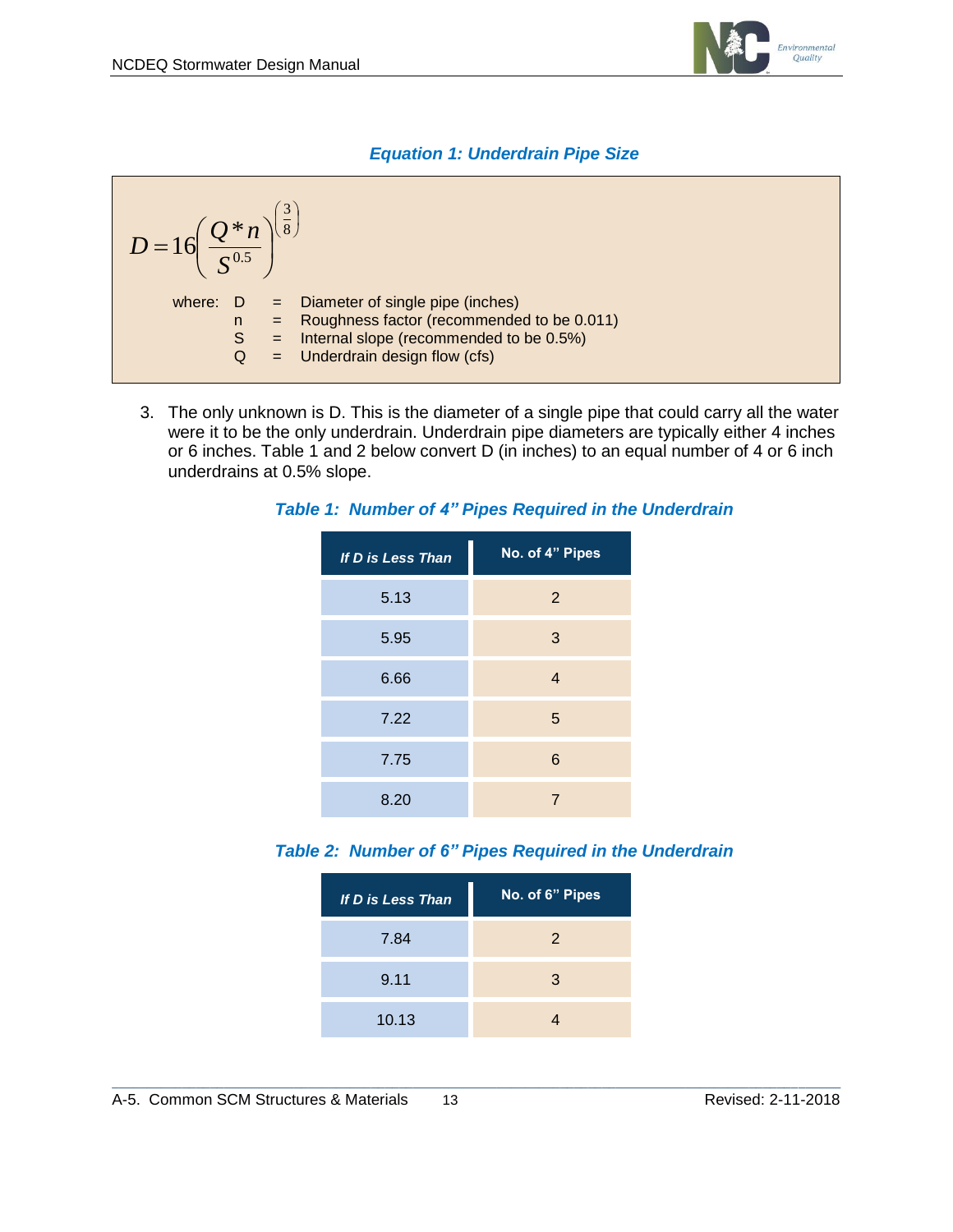



*Figure 4: Typical Bioretention Underdrain* 

## **Outlets**

Outlets of SCMs are the devices that control the flow of stormwater out of the SCM to the conveyance system (stormwater pipe, natural drainageway, etc.). While most of the water quality treatment takes place within the SCM, the outlet design is often integral to treatment efficiency, as well as being a critical factor in stormwater volume control.

Water quality is affected by how quickly the water is removed from the treatment unit, thereby affecting sedimentation time and possibly causing resuspension of particles.

The depth from which the water is drawn also affects water quality, since the water is typically cleaner the higher it is in the water column. Finally, the design of the outlet is also the main means of controlling peak flow volumes and rates. Outlet designs are specific for each SCM depending on the goals to be achieved. The following sections will discuss many of the most common outlet designs. Hydraulic calculations for outlets types as well as storage and drawdowns are provided in Part B, Calculation Guidance. It should be noted that floatation issues should be considered with any structure (outlet box, riser, etc.) placed within a SCM. Designers should consider including provisions such as adjustable weirs to regulate and optimize water surface elevations and bottom drains and valves to allow the SCM to be drained for repairs and maintenance

A drawdown orifice should have a turned-down elbow or other safeguard in order to prevent trash or other material floating on the surface from clogging the pipe. An example is shown in Figure 5.

 $\mathcal{L}_\mathcal{L} = \{ \mathcal{L}_\mathcal{L} = \{ \mathcal{L}_\mathcal{L} = \{ \mathcal{L}_\mathcal{L} = \{ \mathcal{L}_\mathcal{L} = \{ \mathcal{L}_\mathcal{L} = \{ \mathcal{L}_\mathcal{L} = \{ \mathcal{L}_\mathcal{L} = \{ \mathcal{L}_\mathcal{L} = \{ \mathcal{L}_\mathcal{L} = \{ \mathcal{L}_\mathcal{L} = \{ \mathcal{L}_\mathcal{L} = \{ \mathcal{L}_\mathcal{L} = \{ \mathcal{L}_\mathcal{L} = \{ \mathcal{L}_\mathcal{$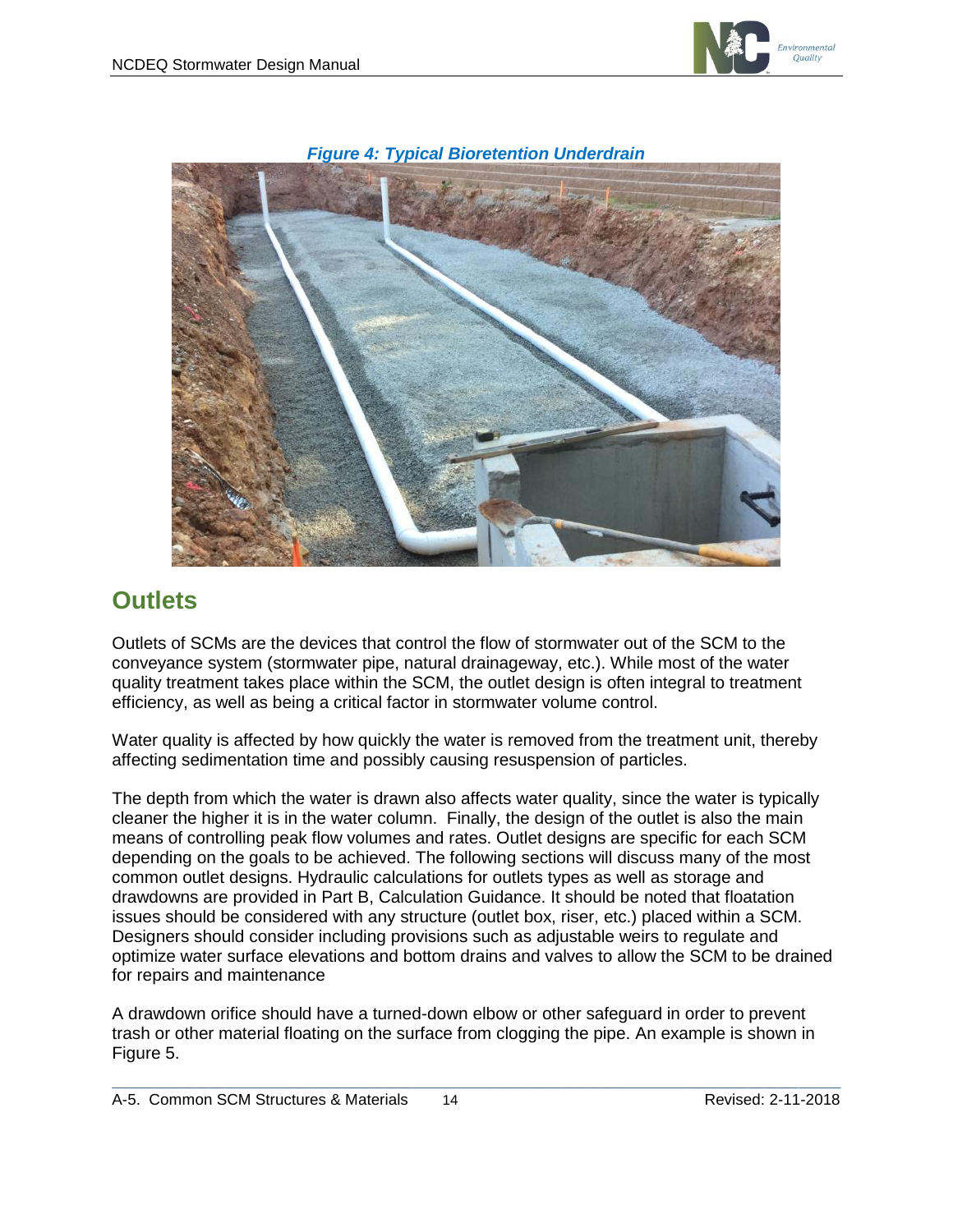



#### *Figure 5: Drawdown (Low Flow) Orifice*

#### **Outlet Boxes (Riser Structures)**

Outlet boxes typically consist of a cast in place or precast concrete structure, with a free- flowing weir providing the water control mechanism. They are typically employed on smaller SCMs with lower flow volumes. The weirs can be made of various materials (wood, metal, concrete, etc.), and there are several standard weir shapes, with rectangular and v-notch being the most common. Each weir has a formula for calculating the flow over the weir based on the height of the water column and shape of the weir. A rectangular weir releases a relatively linearly increasing flow volume as the level of water in the SCM rises. A v-notch weir releases a relatively exponentially increasing flow volume as the level of water in the SCM rises. V-notch weirs allow more accurate flow measurement and control at lower flows, but sometimes cannot handle peak storm events. There are also "compound" weir designs, which incorporate aspects of different weir designs to achieve specific results. For instance, a compound weir might have a small v-notch in the lowest portion to provide lower release rates for smaller storm events, and a large rectangular weir at the top to provide larger release rates for the larger storm events.

## **Drop Inlets**

Drop inlets are common outlet devices for wet and dry extended detention basins, as well as stormwater wetlands and bioretention facilities. The purpose of drop inlets is to allow the rapid release of water once the lip of the outlet is attained. Drop inlets are not as effective at providing runoff peak attenuation. In general, SCMs with drop inlets also incorporate a lower level outlet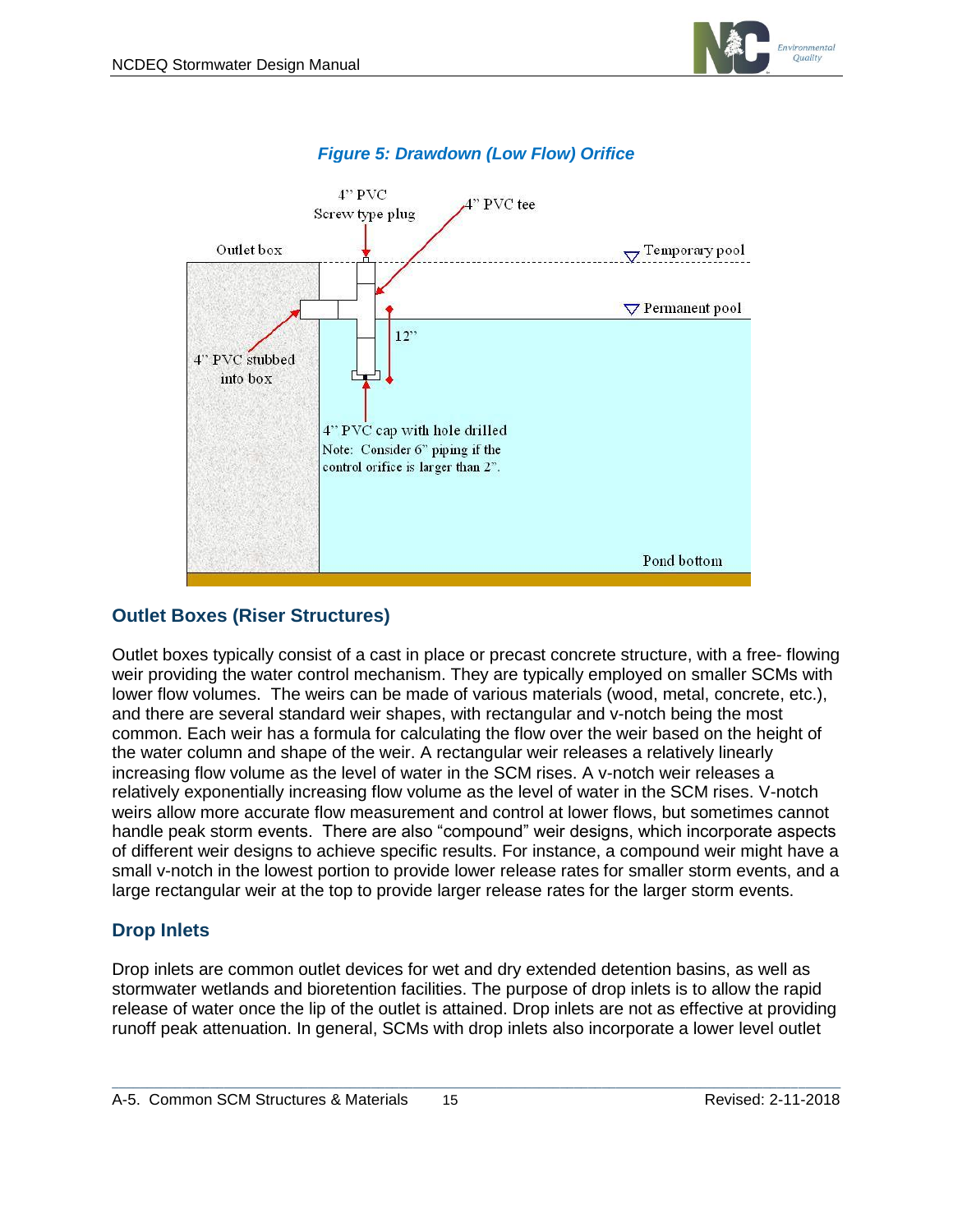

or an outlet designed to achieve specific attenuation objectives (see Multiple Outlets section below).

Drop inlets usually consist of a riser structure in the reservoir area connected to a pipe or box culvert (outlet conduit) that extends through the dam embankment. Drop inlets should be designed to operate as weirs. To maintain weir type conditions, the head over the inlet should not exceed 33% of the inlet riser diameter. At greater heads, the flow may become unstable as it approaches the transition to orifice flow, leading to surging, noise, vibration, or vortex action. In addition, downstream conditions, full flow conditions in the pipe, or other factors can result in complicated hydraulics that may cause excessive surging, noise, or vibration during operation. A full hydraulic analysis of the entire drop inlet system showing the controlling factors at all flow regimes is recommended to ensure proper operation.

## **Perforated Risers**

Another common outlet type for relatively small SCMs is a vertical riser with one or more columns of perforations. It is typically constructed out of plastic pipe (PVC, HDPE, etc.). The objective of providing an array of small orifices, instead of a single orifice, is to reduce the velocity of currents near the outlet. Perforations larger than 1-inch diameter are not recommended.

Perforated risers have the disadvantage that the outlet rates are greatest early in a storm event when most of the entrained sediment is still suspended. Perforated risers also draw most of the discharged water from the deepest portions of the basins where the highest concentration of suspended sediments occur.

#### **Multiple Outlets**

Multiple outlets are used to achieve specific runoff peak attenuation goals. In general, runoff peak control is required for several storm magnitudes. Outlets are arranged to provide the required attenuation while minimizing the overall size of the basin. Multiple outlets frequently combine a number of different control devices, including orifices, rectangular and V-notch weirs, and drop inlets (see Figure 6). Flow curves for the various outlets at different water elevations are simply superimposed to provide the overall discharge rate.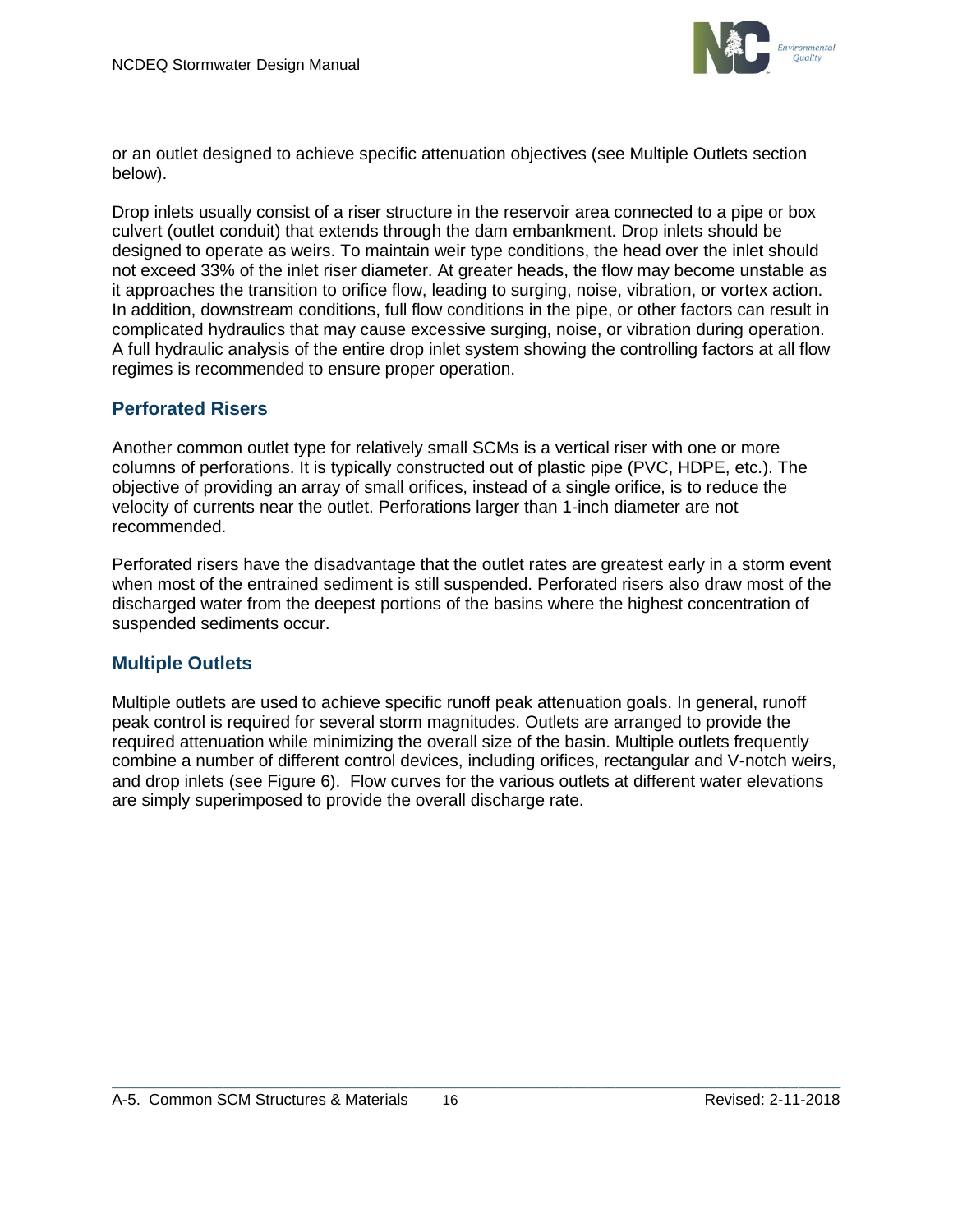



#### *Figure 6: Potential Approaches to Multi-Outlet Design*

#### **Spillways**

A spillway is merely a section of the embankment/impoundment that is designed to allow the water exiting a SCM to spill over that portion of the embankment. Spillways can be lined with grass, rip-rap, concrete, or other such materials. Manning's coefficient should be carefully selected to accurately depict the conditions and type of spillway lining. Uniform flow may be assumed in the exit channel when the flow is subcritical; however, the assumption is less accurate when the channel slope approaches or exceeds 10 percent. If the permissible velocity for grass cover will be exceeded, the spillway section can be reinforced using turf-reinforcing geotextiles. Unit tractive force or permissible velocity design criteria for reinforcing systems must be obtained from the geotextile vendor. Riprap emergency spillways may be considered when design velocities exceed those that are acceptable for vegetated emergency spillways. Tractive force analysis should be used when designing Riprap spillways. Riprap spillways are recommended on berms constructed of fill material. Spillways are commonly used as emergency overflow devices.

#### **Emergency Overflow**

All SCMs that incorporate some sort of water impoundment not only need the primary outlet structure, but also should incorporate an emergency overflow for large storm events and/or in case of primary outlet structure clogging so that the embankment/impoundment will not be compromised by high water levels. An emergency overflow separate from the principal outlet is advisable, however, in some cases that may be impractical. In these instances, a combined

 $\mathcal{L}_\mathcal{L} = \{ \mathcal{L}_\mathcal{L} = \{ \mathcal{L}_\mathcal{L} = \{ \mathcal{L}_\mathcal{L} = \{ \mathcal{L}_\mathcal{L} = \{ \mathcal{L}_\mathcal{L} = \{ \mathcal{L}_\mathcal{L} = \{ \mathcal{L}_\mathcal{L} = \{ \mathcal{L}_\mathcal{L} = \{ \mathcal{L}_\mathcal{L} = \{ \mathcal{L}_\mathcal{L} = \{ \mathcal{L}_\mathcal{L} = \{ \mathcal{L}_\mathcal{L} = \{ \mathcal{L}_\mathcal{L} = \{ \mathcal{L}_\mathcal{$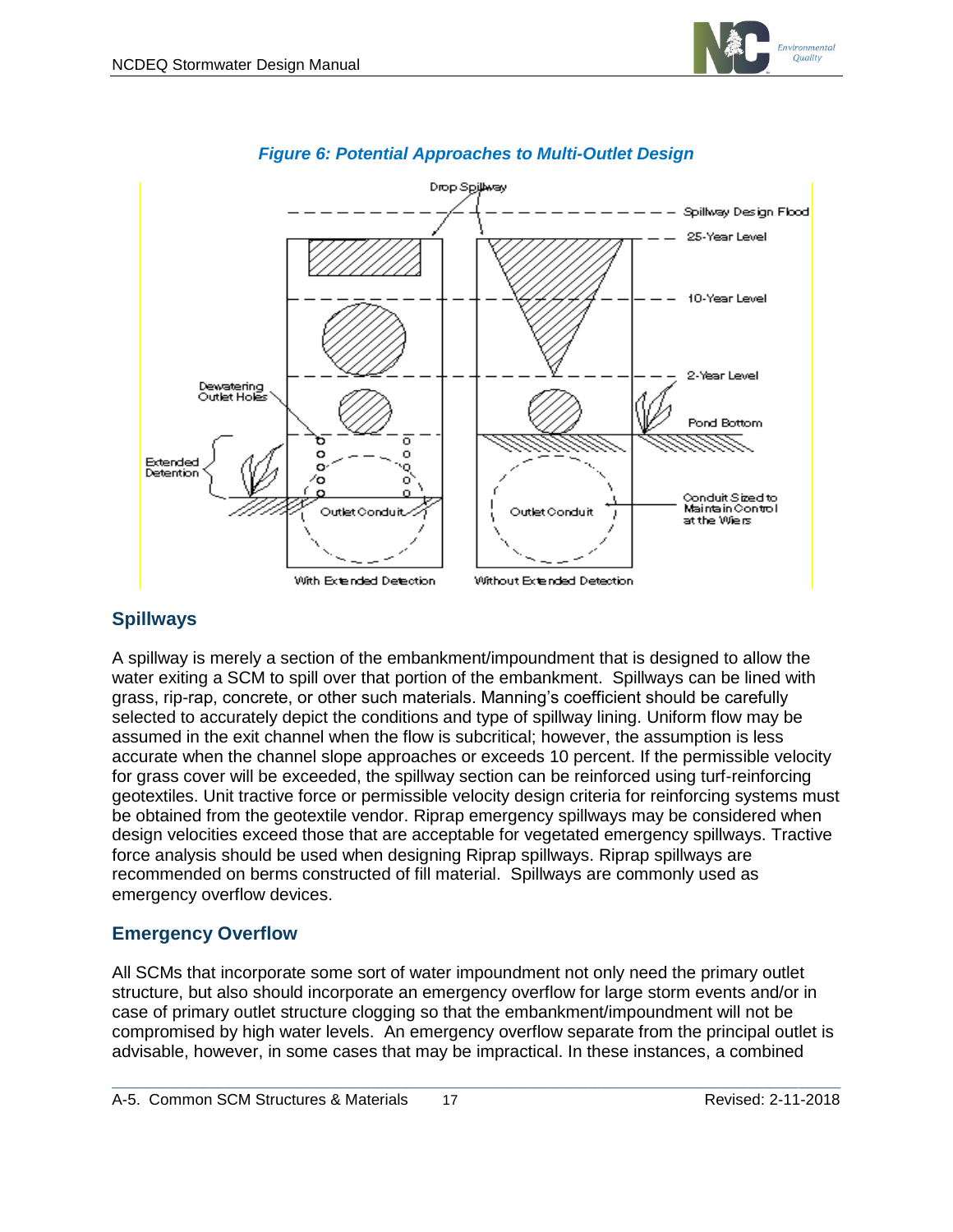

principal-emergency outlet may be considered. A combined principal-emergency outlet is a single outlet structure that conveys both low flows (e.g., stormwater management functions) and extreme flows. A primary design consideration for a combined principal-emergency outlet, particularly when in the form of drop inlet structures, is protection against clogging.

Trash racks should be designed as described below. When a combined principal- emergency outlet is proposed, then the emergency outlet portion should be designed as if no additional storage is available and as if all normally operating weirs, ports and/or orifices are inoperative or clogged.

## **Trash Racks**

Most outlets are subject to some degree of trash and debris from incoming flows, and certain outlets are more susceptible to clogging than others. Before a debris control structure is designed, the anticipated debris problem should be analyzed. The type and quantity of debris are determined primarily by upstream land use, soil erodibility, watershed size, and the type of stormwater management facility.

Trash racks to serve drop inlets should be designed to provide positive protection against clogging of the outlet under any operating level. The average velocity of flow through a clean trash rack should not exceed 2.5 fps during peak design flow. Velocity can be computed on the basis of the net area of opening through that part of the rack receiving the flow. The same criteria should apply to ports or openings along the side of a riser structure. The clear distance between bars generally should not be less than 2 inches; however, one exception to this may be near the apex of the trash rack. Bar spacing should be no greater than one-half of the minimum conduit dimension in the drop inlet, with an absolute maximum of 5.5 inches to discourage child access. An alternative to a typical peaked trash rack for the top of risers includes having a weir opening with a concrete slab and manhole for access (see Fig. 8 below).

In some cases, debris-control devices may be required for low-level intakes at the basin bottom. In these situations, debris control structures such as those discussed in the FHWA publication "Debris Control Structures" (HEC 9) (USDOT, 1971) should be considered where appropriate.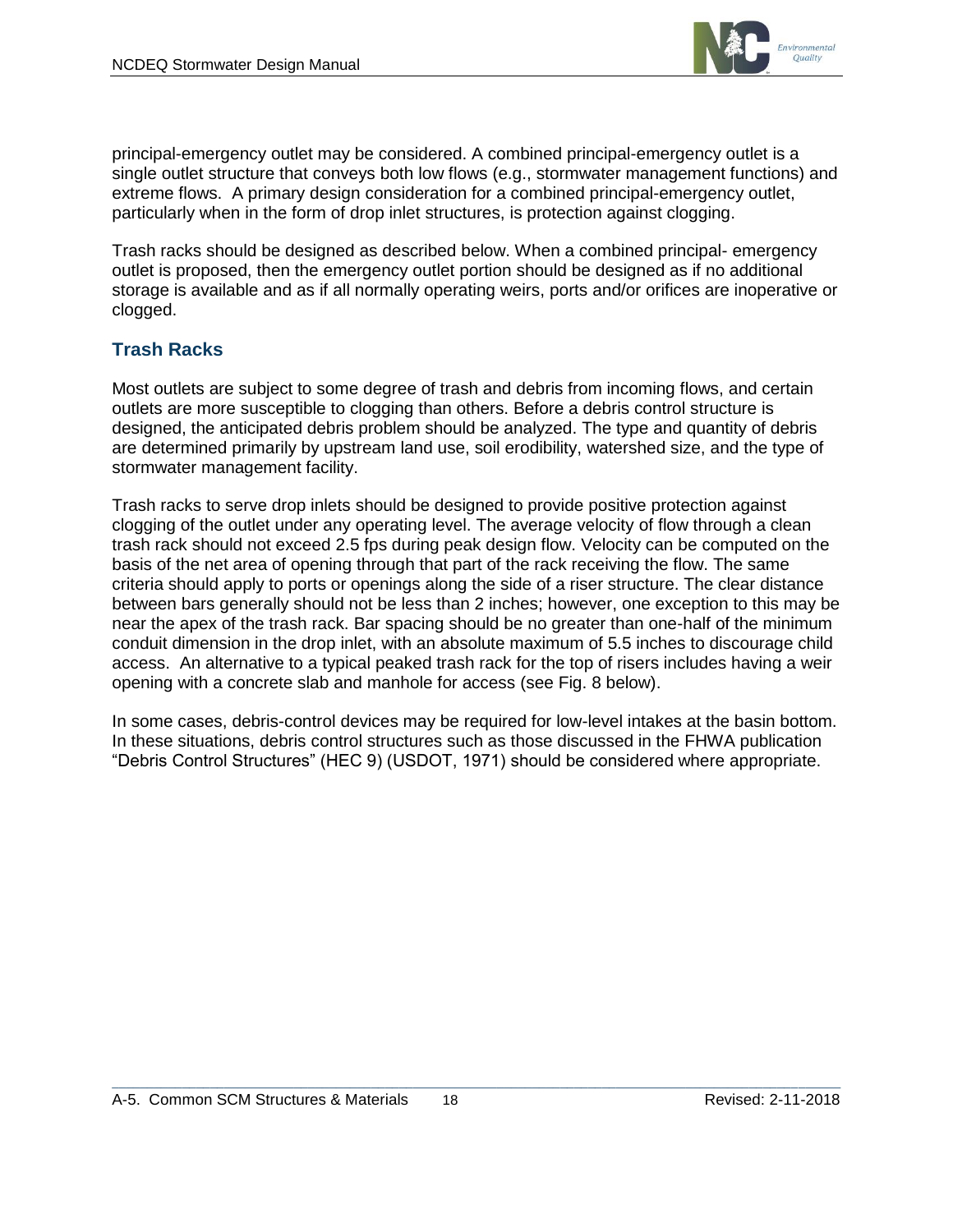

### *Figure 7: Typical Trash Rack*



*Figure 8: Trash Rack Alternative*